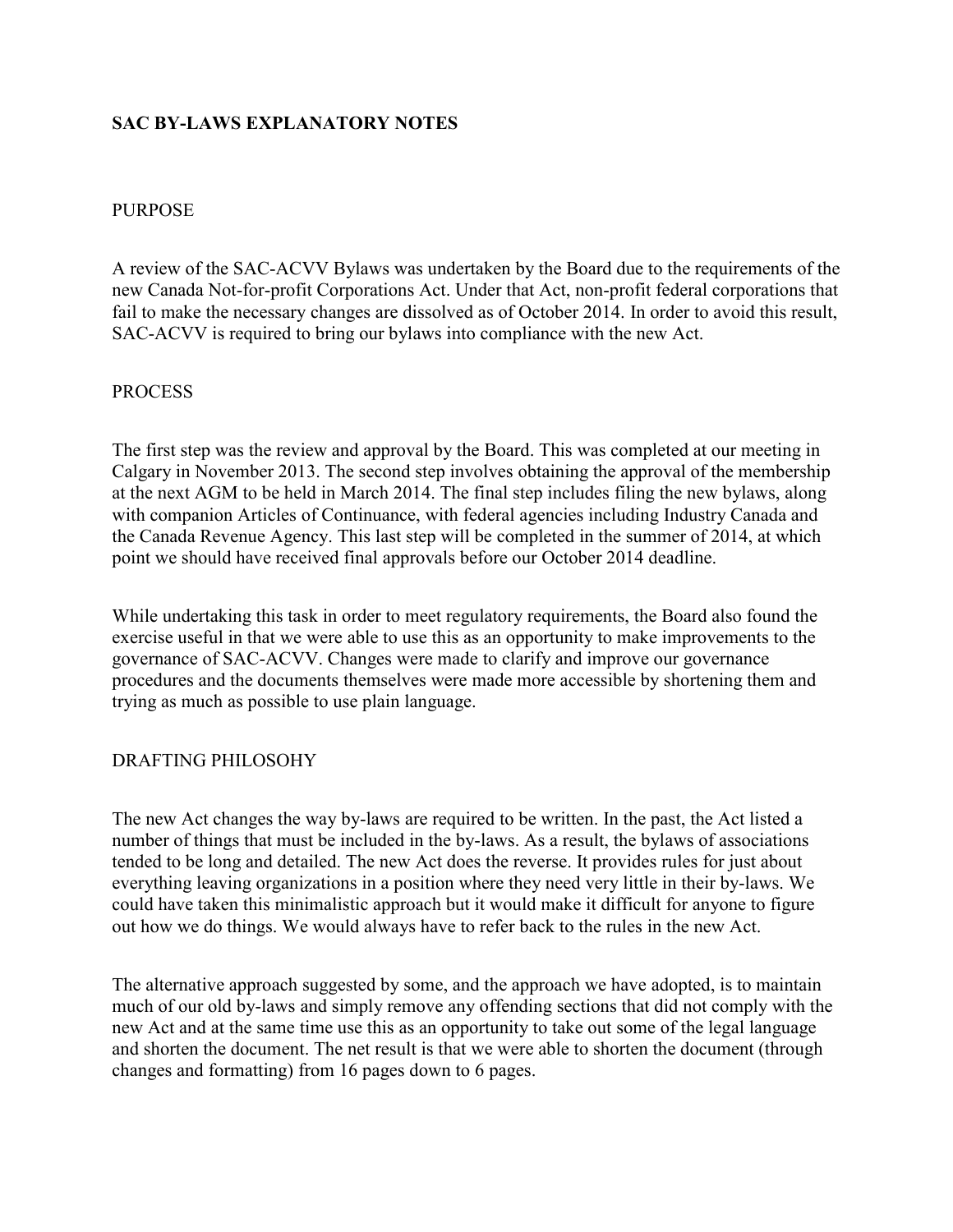### DETAILS OF CHANGES

Below, I will list the sections by number and explain what I did. I will also highlight any decisions we need to make as a Board:

1. HEAD OFFICE - We took out the old #1 that referred to the Corporate Seal because seals have not been required for decades. The new #1 is the head office section that used to be #2 and has been shortened.

2. MEMBERSHIP –Our membership structure was unnecessarily complicated. We previously had 8 different categories of membership, several of which have not had any members for some time. Rather than having 8 membership categories, there are now only 2 - those being Sustaining Members (the clubs) and Club Affiliated Members (the people in the clubs.) The clubs will be the voting members of SAC-ACVV, with their votes tabulated as before, with each club having 20 votes plus 1 vote per club affiliated member. That formula has been used by SAC for many years and was intended to balance the interests of large and small clubs within SAC-ACVV. The real differences with this structure are twofold. First, individual club members will not be voting separately from their club. Second, SAC fees will be payable by clubs based on the demographics of their club memberships, rather than linking fees to specific membership categories. This will not change the ways fees are charged but it does delink the payment of fees to separate membership classes. This allows us to minimize the number of membership categories which is important in the way the new Act operates. Under the new Act, each separate membership category, even if noted as non-voting, is allowed to vote separately as a class on major changes. That would have meant, for example, that one small membership category could prevent certain changes in the future. It is felt that this power should be limited to clubs as a group, and to individuals as a group regardless of our fee structure. The change will also allow us to simplify our meeting notice procedures because we would only have to provide notice to the clubs themselves and not to each individual in the clubs. (Something that has been our practice in any event for years.)

3. BOARD OF DIRECTORS - As per our Articles of Continuance (which were derived from our old Articles of Incorporation) we have a minimum of 5 and a maximum of 8 directors. The bylaws make this clear and consistent where the old ones were changed to 5 directors at some point in time. We will continue with 2 year terms and a staggered election process so that ½ of the board is elected each year. The minimum age to serve on the board is being reduced to 18 from 21 to reflect the fact that the age of majority is 18 now. With respect to elections of directors, the voting procedure will now be consistent in that it will be the same 20 votes per club plus 1 per club affiliated member. Also, the reference to specific zones has been removed as these can be changed by the board from time to time to reflect demographic changes in the soaring